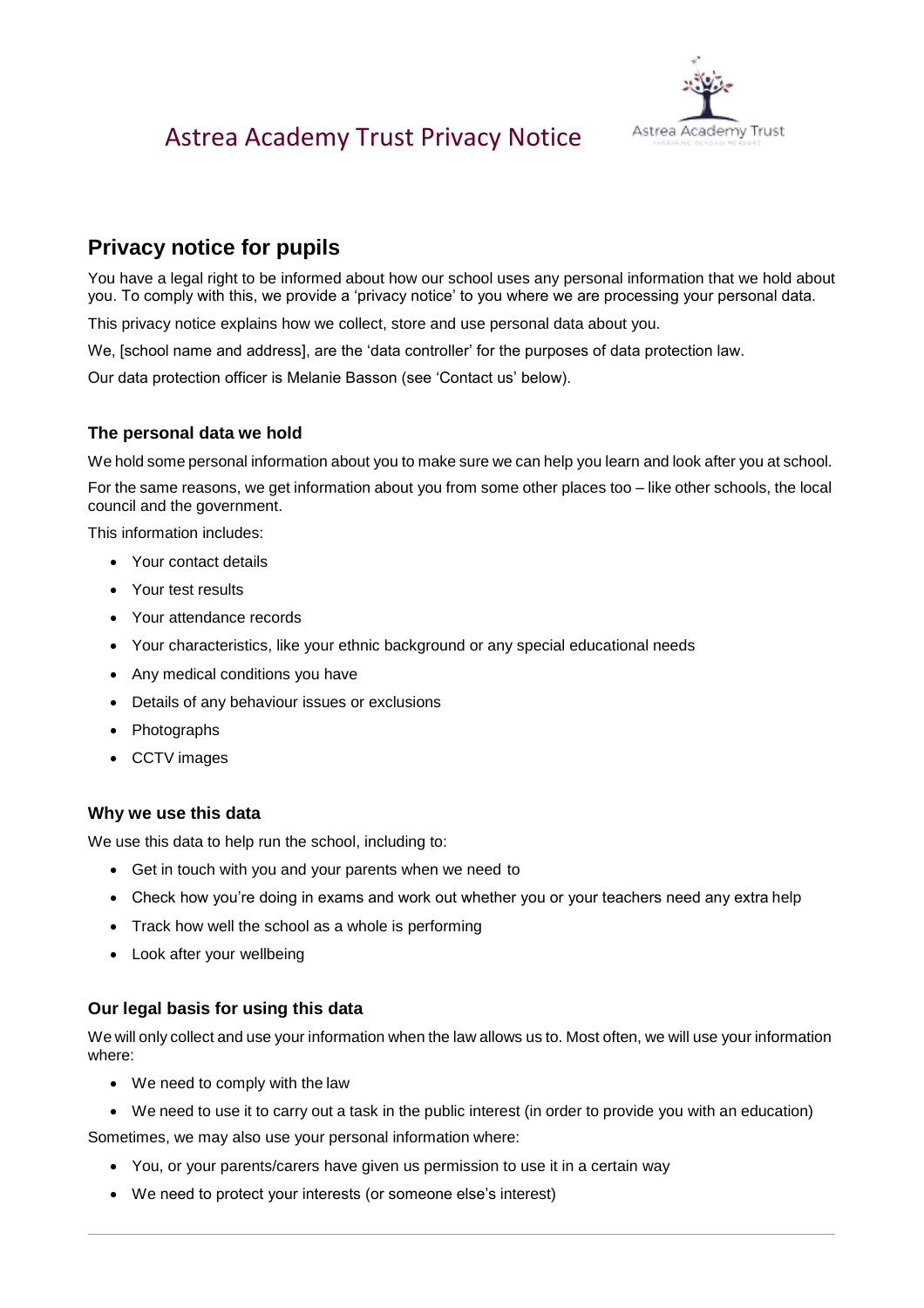

Where we have got permission to use your data, you or your parents/carers may withdraw this at any time. We will make this clear when we ask for permission, and explain how to go about withdrawing consent.

Some of the reasons listed above for collecting and using your information overlap, and there may be several grounds which mean we can use your data.

### **Collecting this information**

While in most cases you, or your parents/carers, must provide the personal information we need to collect, there are some occasions when you can choose whether or not to provide the data.

We will always tell you if it's optional. If you must provide the data, we will explain what might happen if you don't.

#### **How we store this data**

We will keep personal information about you while you are a pupil at our school. We may also keep it after you have left the school, where we are required to by law.

We have a Data Protection Policy which sets out how long we must keep information about pupils.

A copy of the Data Protection Policy can be found on the Academy website. If you would like a paper copy, please speak to a member of staff in the school office.

#### **Data sharing**

We do not share personal information about you with anyone outside the school without permission from you or your parents/carers, unless the law and our policies allow us to do so.

Where it is legally required, or necessary for another reason allowed under data protection law, we may share personal information about you with:

- Our local authority to meet our legal duties to share certain information with it, such as concerns about *pupils' safety and exclusions*
- *The Department for Education (a government department)*
- *Your family and representatives*
- *Educators and examining bodies*
- *Our regulator (the organisation or "watchdog" that supervises us, OFSTED)*
- *Suppliers and service providers – so that they can provide the services we have contracted them for*
- *Financial organisations*
- *Central and local government*
- *Our auditors*
- *Survey and research organisations*
- *Health authorities*
- *Security organisations*
- *Health and social welfare organisations*
- *Professional advisers and consultants*
- *Charities and voluntary organisations*
- *Police forces, courts, tribunals*
- *Professional bodies*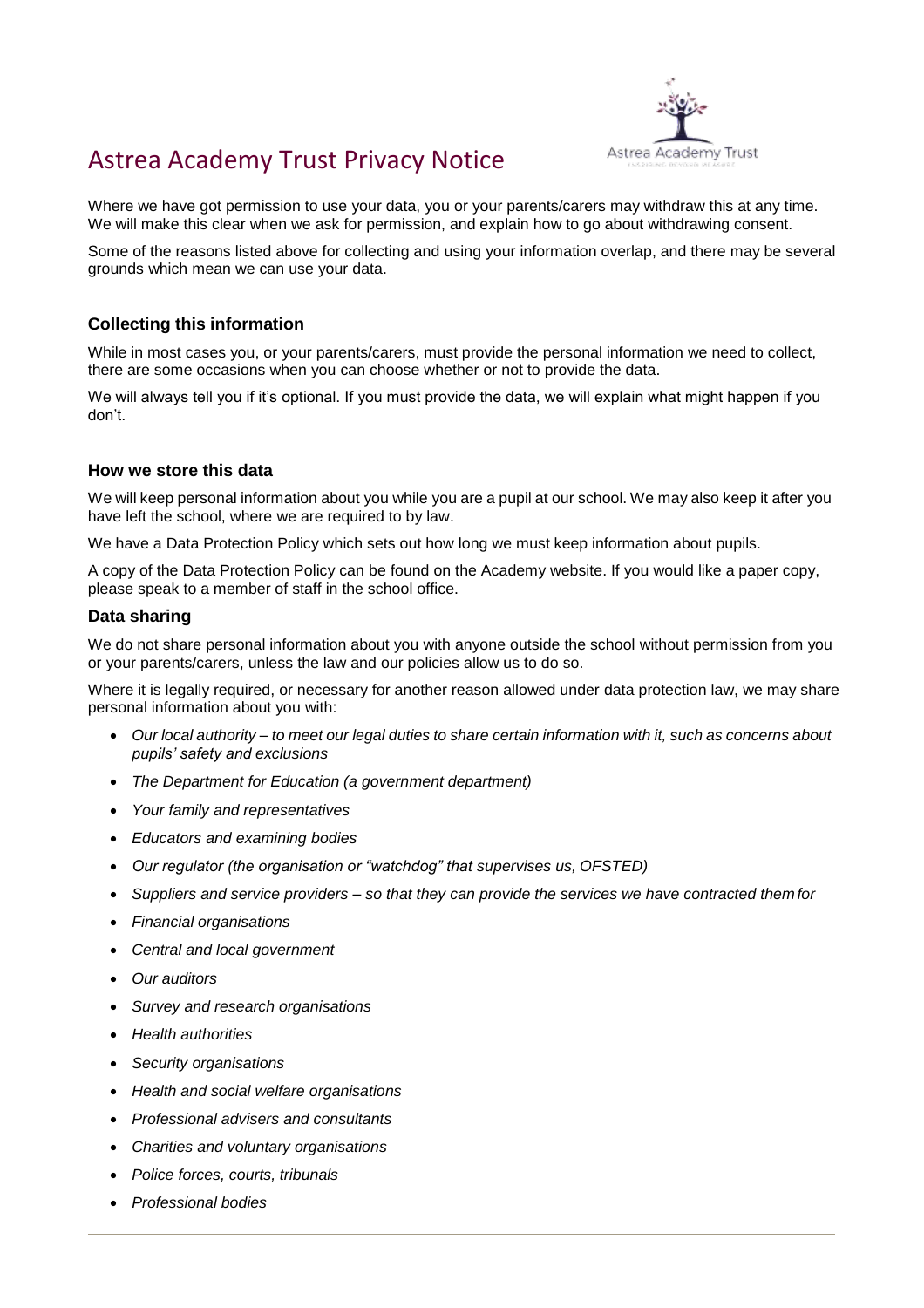

#### **National Pupil Database**

We are required to provide information about you to the Department for Education (a government department) as part of data collections such as the school census.

Some of this information is then stored in the [National Pupil Database, w](https://www.gov.uk/government/publications/national-pupil-database-user-guide-and-supporting-information)hich is managed by the Department for Education and provides evidence on how schools are performing. This, in turn, supports research.

The database is held electronically so it can easily be turned into statistics. The information it holds is collected securely from schools, local authorities, exam boards and others.

The Department for Education may share information from the database with other organisations which promote children's education or wellbeing in England. These organisations must agree to strict terms and conditions about how they will use your data.

You can find more information about this on the Department for Education's webpage on [how it collects and](https://www.gov.uk/data-protection-how-we-collect-and-share-research-data) [shares research data.](https://www.gov.uk/data-protection-how-we-collect-and-share-research-data)

You can also [contact the Department for Education](https://www.gov.uk/contact-dfe) if you have any questions about the database.

*Schools with pupils aged 13+ insert:*

#### **Youth support services**

Once you reach the age of 13, we are legally required to pass on certain information about you to [name of local authority or youth support services provider in your area], as it has legal responsibilities regarding the education or training of 13-19 year-olds.

This information enables it to provide youth support services, post-16 education and training services, and careers advisers.

Your parents/carers, or you once you're 16, can contact our data protection officer to ask us to only pass your name, address and date of birth to [name of local authority or youth support services provider].

#### **Transferring data internationally**

Where we share data with an organisation that is based outside the European Economic Area, we will protect your data by following data protection law.

#### **Your rights**

#### **How to access personal information we hold about you**

You can find out if we hold any personal information about you, and how we use it, by making a **'subject access request'**, as long as we judge that you can properly understand your rights and what they mean.

If we do hold information about you, we will:

- Give you a description of it
- Tell you why we are holding and using it, and how long we will keep it for
- Explain where we got it from, if not from you or your parents
- Tell you who it has been, or will be, shared with
- Let you know if we are using your data to make any automated decisions (decisions being taken by a computer or machine, rather than by a person)
- Give you a copy of the information

You may also ask us to send your personal information to another organisation electronically in certain circumstances.

If you want to make a request please contact our data protection officer.